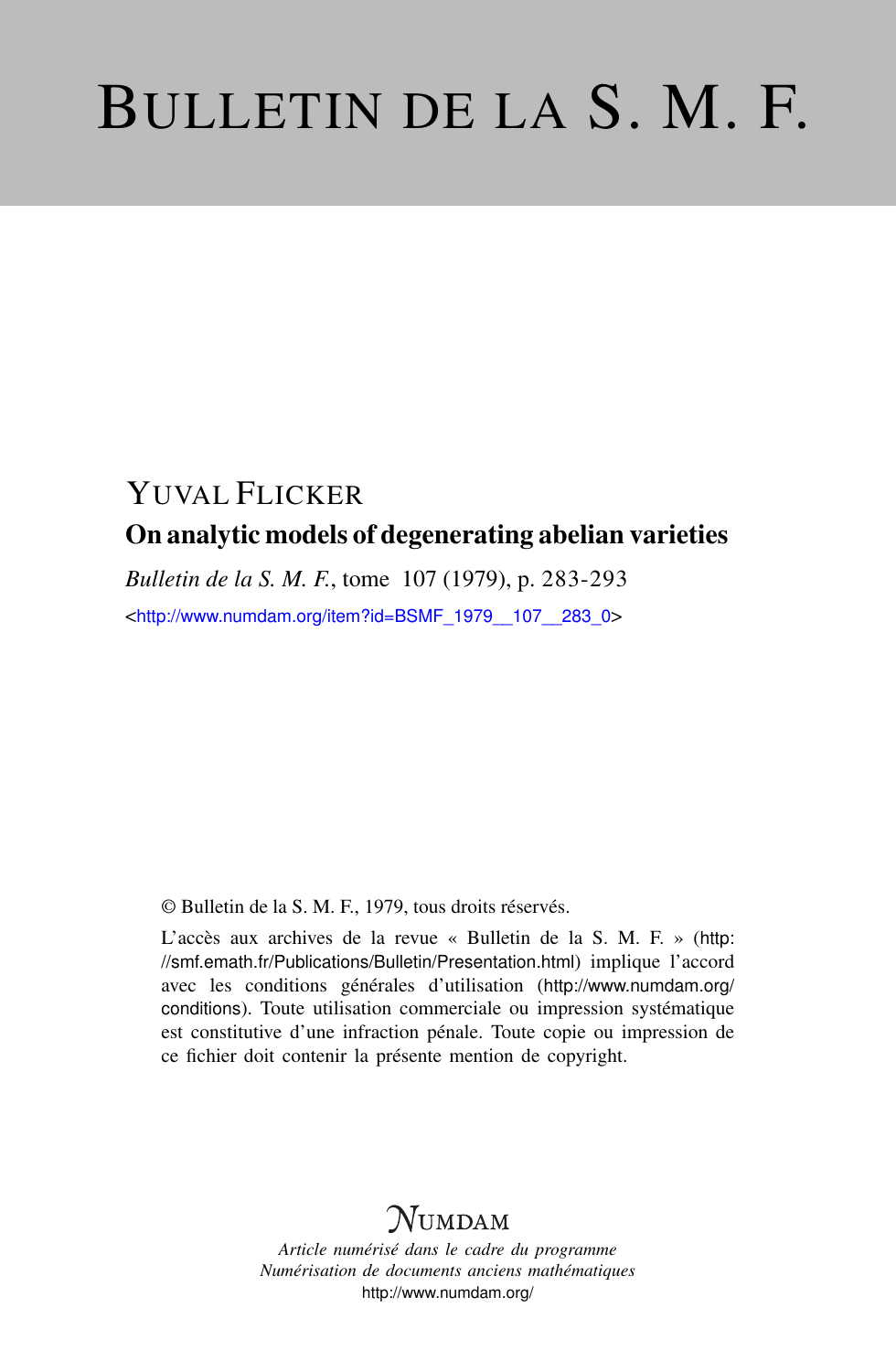*Bull. Soc. math. France,* 107, 1979, p. 283-293.

### **ON ANALYTIC MODELS OF DEGENERATING ABELIAN VARIETIES**

BY

YUVAL **FLICKER** (\*)

[Institute for advanced study, Princeton]

RÉSUMÉ. - Nous définissons un objet arithmétique, le corps de stabilité, associé  $\dot{a}$  certains ensembles de fonctions abéliennes sur un tore  $p$ -adique multiplicatif, et nous démontrons que ce corps de stabilité est une extension transcendante du corps des nombres rationnels.

ABSTRACT. — **We** associate an arithmetic object, the stability field, to a set of abelian functions on a multiplicative  $p$ -adic torus, and prove that the stability field is a transcendental extension of the rational numbers.

#### **0. Introduction**

Let  $k$  be a complete algebraically closed extension of the field  $Q_p$  of *p*-adic numbers, and denote by  $(k^x)^d$  the product of  $d \geq 1$ ) copies of the multiplicative group  $k^x$  of non-zero elements of k. Suppose L is a lattice in  $(k^x)^d$ . The geometric structure of the *p*-adic torus  $(k^x)^d/L$  has been studied by many authors, especially GERRITZEN [8], MORIKAWA [10] and MUMFORD [11]. Indeed, in analogy with the classical theory of uniformization of abelian varieties by complex tori, it has been shown that when the Riemann's period relations are satisfied, there is a biholomorphic mapping  $\theta = (\theta_1, \ldots, \theta_d)$ , from the torus  $(k^x)^d/L$  to an abelian variety *A* of dimension *d* in a projective *d'*-space  $(d' \ge d)$ . We shall follow [11] in naming *A* a "degenerating" abelian variety. Put  $f_i = \theta_i/\theta_0$  (1  $\le i \le d'$ ). On applying a suitable normalization on  $\theta$ (which we shall discuss at the end of this section), there exist subfields *K* of *k*, for which the differential operators  $D_i = z_i \partial/\partial z_i$  ( $1 \le i \le d$ ) map the algebra  $K[f_1, ..., f_{d'}]$  into itself; here  $z_1, ..., z_d$  are independent variables on  $k^d$ , and  $\partial/\partial z_i$  denotes the partial derivative by  $z_i$ . The minimafield *K* with this property will here be called the stability field of the normal

<sup>(\*)</sup> Supported in part by an NSF grant.

Texte recu Ie 20 decembre 1978.

Yuval PUCKER, Institute for advanced study, Princeton, N.J. 08540 (Etats-Unis).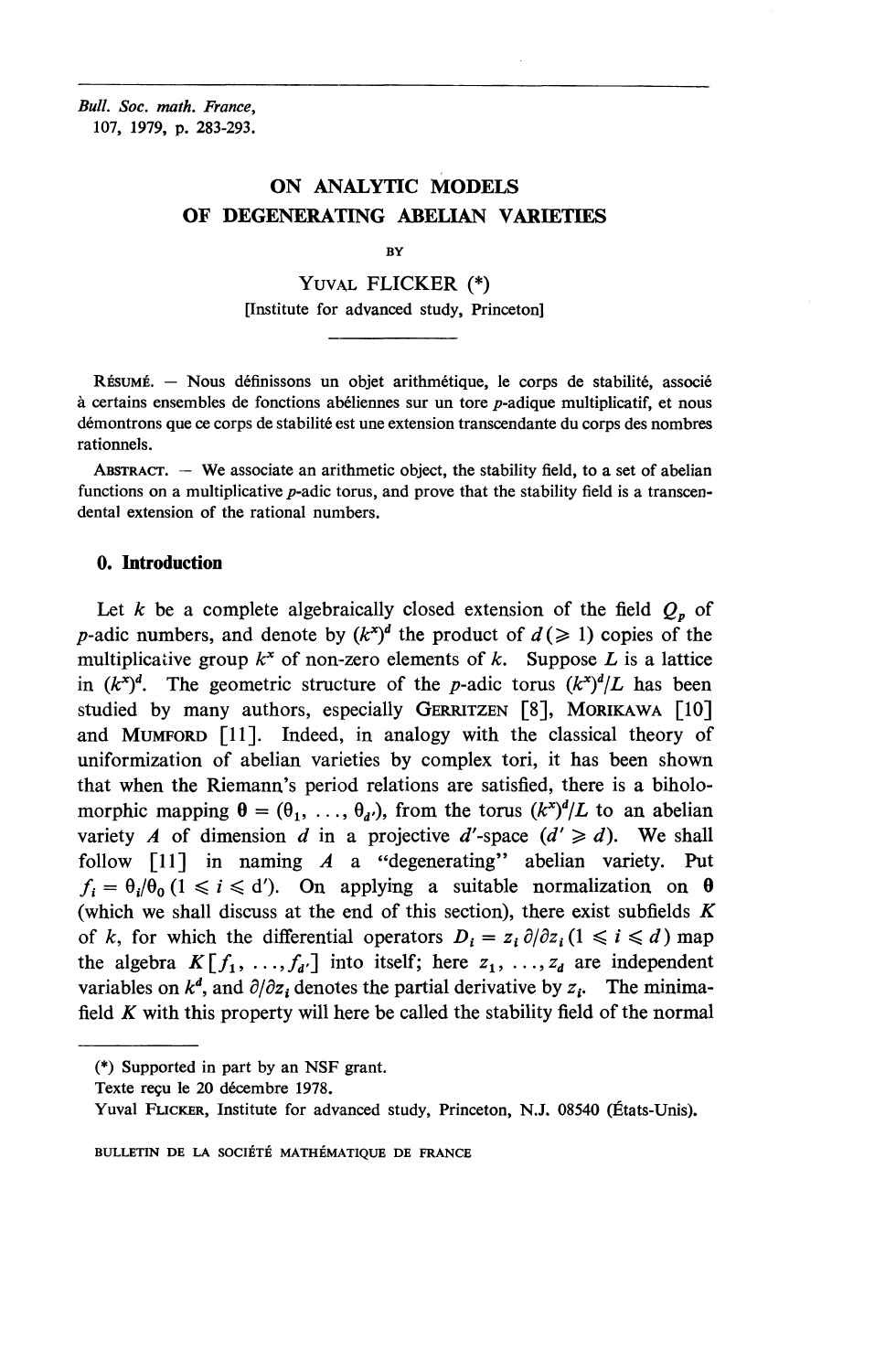lized representation  $\theta$  of A. Now, once the geometric nature of the representation  $\theta$  is known one may study it from an arithmetic point of view, and consider its stability field in the above sense. This is our object here. We shall establish the following Theorem.

THEOREM.  $-$  Let K be the stability field of the normalized representation  $\theta$ *of a degenerating abelian variety A. Then the field K is a transcendental extension of the field* Q *of rational numbers.*

BERTRAND [2] was the first to obtain a result of this kind; he dealt with the case of a variety A of dimension  $d = 1$ , that is, an elliptic curve. In this case, the associated functions (normalized as in [2]) are the Jacobi-Tate elliptic function  $P_q(z)$  and the function  $DP_q(z)$ , which is obtained by applying the operator  $D = zd/dz$  to  $P_q(z)$ ; here q denotes the generator of *L* whose valuation is less than 1. These functions satisfy the elliptic equation

$$
(DP_q)^2 = 4 P_q^3 - (1/12) E_4(q) P_q + (1/216) E_6(q),
$$

where  $E_{2i}(q)$  (i = 2,3) are the values at q of the normalized Eisenstein series

$$
E_{2i}(q) = 1 + (-1)^{i} (4 i/B_{i}) \sum_{n=1}^{\infty} s_{2i-1}(n) q^{n};
$$

here  $B_i$  is the *ith* Bernoulli number and  $s_{2i-1}$  (n) denotes the sum of the  $(2i-1)$ th powers of the divisors of the integer *n*. The stability field of the elliptic curve is generated over **Q** by the values  $E_4(q)$  and  $E_6(q)$ . Hence BERTRAND's work [2] implies that at least one of  $E_4(q)$  and  $E_6(q)$ is transcendental, for any non-zero *q* in the domain of convergence of  $E_4$  and  $E_6$ .

The proof of our Theorem is based on arguments from the theory of transcendental numbers *(see* SCHNEIDER [12], chapter II, and LANG [9], chapter III). We shall derive a contradiction from the supposition that the stability field of the above representation is algebraic, by estimating a certain value of some well-chosen auxiliary function. Our work depends fundamentally on the interesting phenomenon, that the "orders" of the degenerating abelian functions  $f_i$  are arbitrarily small (see Proposition 2). More precisely we shall use a transcendende criterion *(see* Proposition 1) which unlike BOMBIERI's Theorem [5], will contradict the existence of only one algebraic point. There the one-dimensional multiplicative Schwarz lemma (Lemma 3; *see* [2], Lemma 2) will suffice for our needs. This contrasts with the methods employed in [4], [6] and [7], which involve a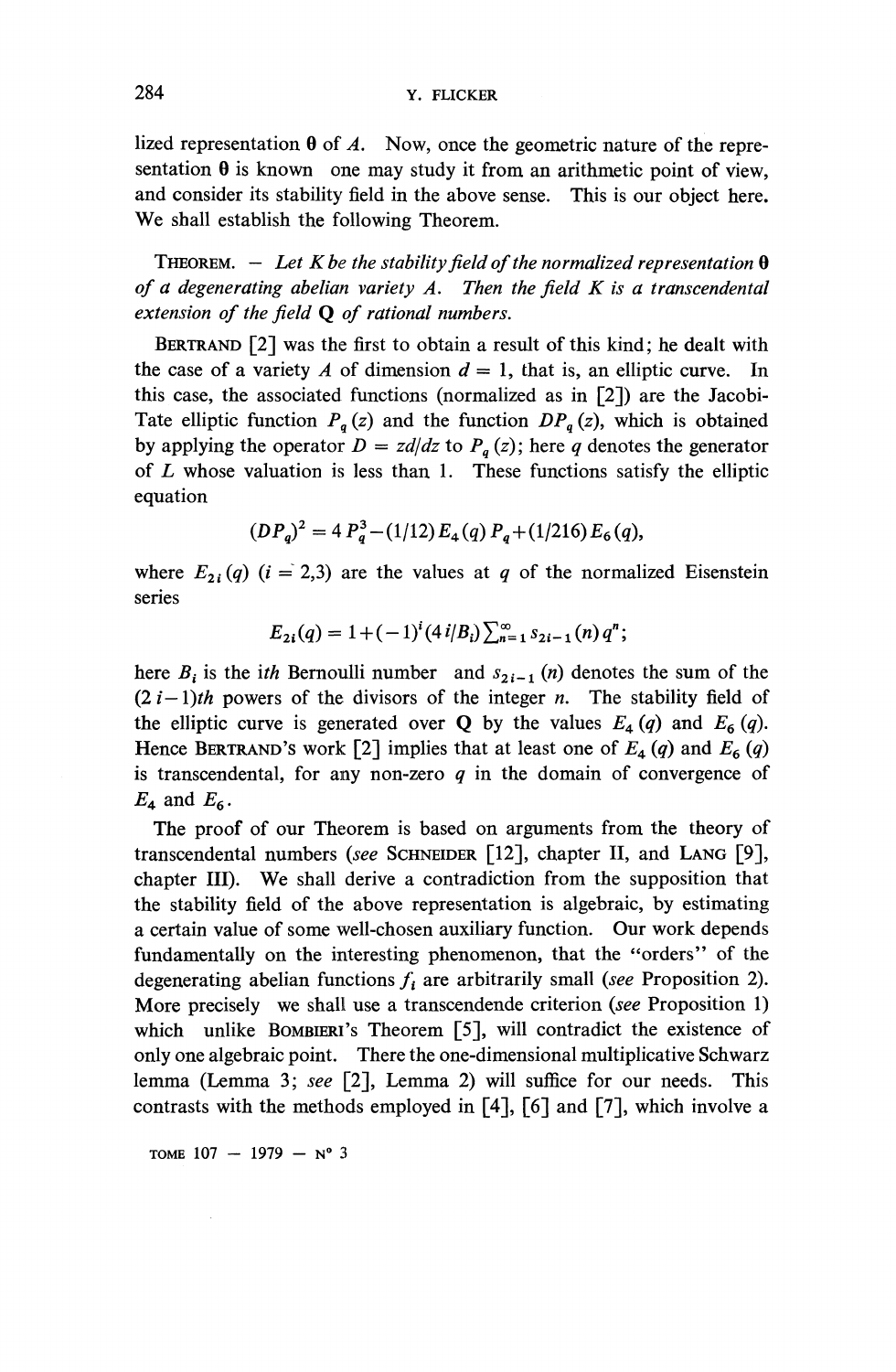multi-dimensional additive Schwarz Lemma; also here we are dealing with global rather than local functions.

Finally we note that the same arguments which we employ in the nonarchimedean case can furnish also a complex analogue for the Theorem. This will be discussed briefly in the last section.

**We** have now to specify the normalization of the representation 9. Signify by  $\vert \cdot \vert$  the normalized valuation on the field *k*. The lattice *L* is a free subgroup of  $(k^x)^d$  of maximal rank d, and we denote its generators by  $g_1, \ldots, g_d$ . Let  $q(g, g')$  be a bimultiplicative function on L, and put  $q_{ij} = q(g_i, g_j)$  (1  $\leq i, j \leq d$ ). Riemann's period relations are that the  $d \times d$  matrix  $(-\log|q_{ij}|)$  is symmetric and positive definite. As we mentioned above when these relations are satisfied for some form *q,* there is a biholomorphic mapping  $\theta = (\theta_0, \ldots, \theta_{d'})$  from the torus  $(k^{x})^{d}/L$  to a degenerating abelian variety *A* of dimension *d* in a projective  $d'$ -space  $(d' \ge d)$ . The components  $\theta_i$   $(0 \le i \le d')$  of  $\theta$  are holomorphic theta-functions and the quotients  $f_i = \theta_i/\theta_0$  generate the field of meromorphic functions on  $(k^x)^d$  with periods in L. This field of functions is of transcendence degree *d* over *k.* **On** applying a linear (projective) transformation to the functions  $\theta_i$  we assume that  $f_i(1) = 0$  ( $1 \le i \le d'$ ); here 1 signifies the d-vector  $(1, \ldots, 1)$ . This is our first normalization. The second normalization is the following. **On** applying a transformation to the *fi's,* by virtue of Noether's normalization Theorem we may assume that  $f_1, \ldots, f_d$  are algebraically independent functions, and that  $f_{d+1}, \ldots, f_{d'}$  are integral over the algebra  $k [f_1, \ldots, f_d]$ . It is now easy to verify that the differential operators  $z_i \partial/\partial z_i$  ( $1 \le i \le d$ ) map the algebra  $k [f_1, \ldots, f_{d'}]$  into itself (see also [3]). Under this normalization, we define the stability field, as above and note that it is finitely generated over the rationals **Q. We** are now ready to begin the proof of the Theorem.

#### **1. Proof of the Theorem**

We shall demonstrate the Theorem using the following generalization of the Schneider-Lang transcendence criterion. Let *K* be a number field in k, and suppose that  $f_0, f_1, \ldots, f_{d'} (d' \ge d)$  are finitely many meromorphic functions in the vector variable  $z = (z_1, \ldots, z_d)$  on  $(k^x)^d$ , whose orders *(see* below) are arbitrarily small. As above, out  $D_i = z \partial/\partial z_i$  ( $1 \le i \le d$ ). Then we prove the following proposition.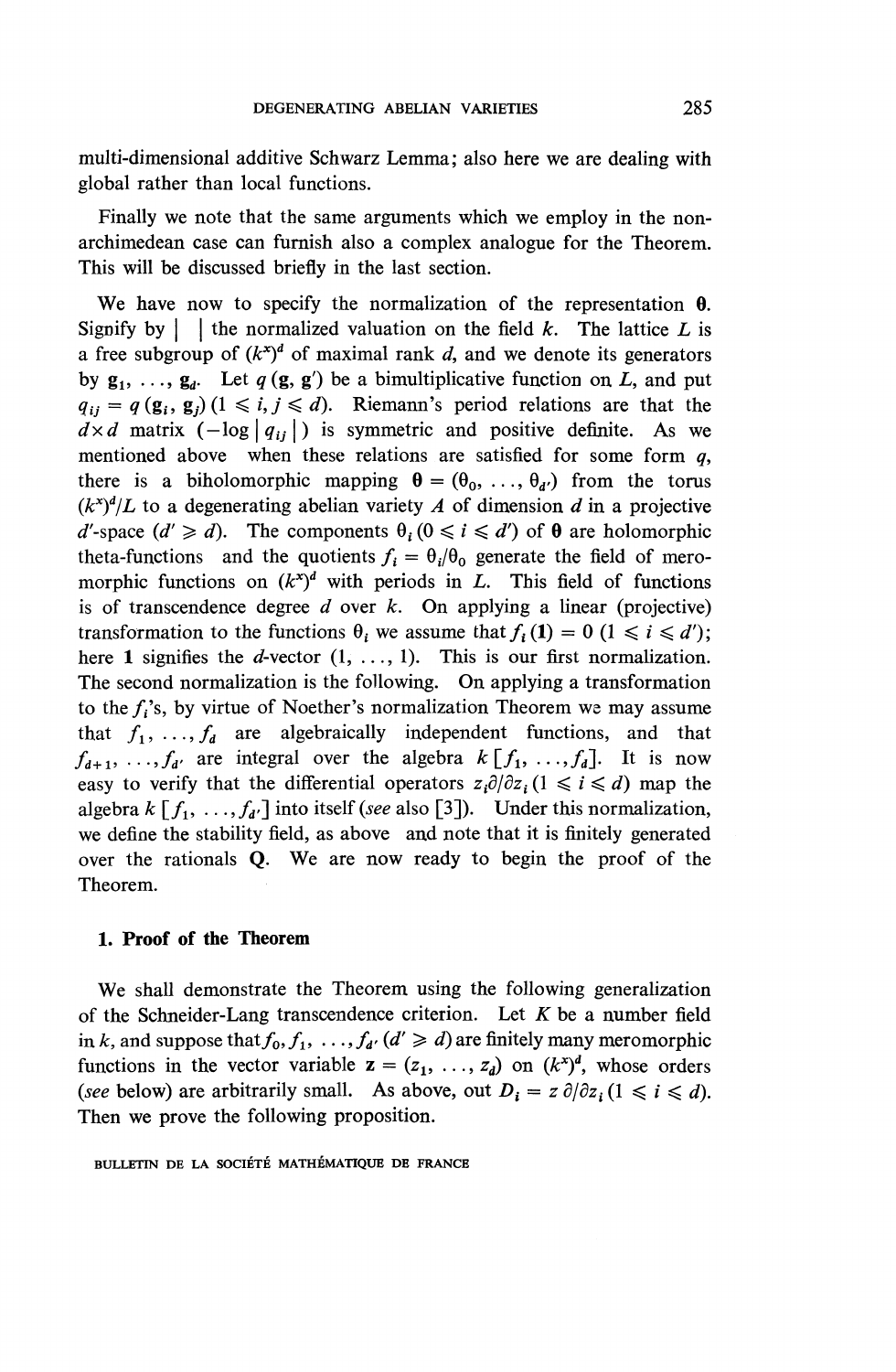**PROPOSITION** 1. - If the algebra  $K[f_0, \ldots, f_{d'}]$  is mapped into itself *by all*  $D_i$ *, and it is of transcendence degree at least*  $d+1$  *over*  $K$ , then there *is no point of*  $(k^x)^d$  *at which all*  $f_i(z)$  *obtain simultaneously algebraic values.* 

Let h be a positive number. A meromorphic function on  $(k^x)^d$  is said to be of order at most *h* if it can be expressed as a quotient of two analytic function  $f_1$  and  $f_2$  on  $(k^x)^d$ , which satisfy the relation

$$
\log |f_i(\mathbf{z})| \leqslant c \max(|\mathbf{z}|^h, |\mathbf{z}|^{-h}) \qquad (i=1, 2),
$$

for all **z** in  $(k^{x})^d$ ; here we put

$$
|\mathbf{z}| = \max(|z_1|, \ldots, |z_n|),
$$

and *c* is a positive constant depending only on  $f_1, f_2$  and *h*.

We shall establish Proposition 1 in section 3. Our proof of the Theorem consists of showing that Proposition 1 is applicable in the circumstances described by the Theorem. The main property which we shall need to verify is the following Proposition.

PROPOSITION 2. - *In the notations of the Theorem, each function*  $f_i$  ( $1 \leq i \leq d'$ ) has arbitrarily small order.

The proof of this Proposition will be given in section 2.

We shall now deduce the Theorem from the Propositions. Suppose, contrary to the assertion of the Theorem that the stability field of the representation  $\theta$  of A is an algebraic number field K. In order to derive a contradiction which will establish the Theorem, we consider the algebra  $K[f_0, f_1, \ldots, d_{d'}]$ , where  $f_0(z) = z_i$ , and *j* is a fixed integer between 1 and *d.* By the definition of the stability field, we deduce that this algebra is mapped into itself by the differential operators  $D_i$ ; note that *D*<sub>i</sub>,  $z_i = \delta_{ij} z_i$ , where  $\delta_{ij}$  denotes the Kronecker delta function. Further, by virtue of Proposition 2, each of the functions  $f_i$  ( $1 \le i \le d'$ ) is of arbitrarily small order; obviously the function  $f_0$  has the same property. Furthermore, we recall that since the dimension of the abelian variety *A* is equal to *d* and  $f_1, \ldots, f_{d'}$  generate the field of meromorphic functions on *A* over *K*, the transcendence degree of the ring  $K[f_1, \ldots, f_{d'}]$  over *K* is equal to *d.* But each of the functions  $f_i$  ( $1 \le i \le d'$ ) is periodic only if  $i \le d'$  $(k<sup>x</sup>)<sup>d</sup>$ , while the function  $f_0$  is not periodic and non-constant. It follows that the algebra  $K[f_0, ..., f_{d'}]$  is of transcendence degree  $d+1$  over K. Finally, since all of the components of the origin  $(f_1(1), \ldots, f_{d'}(1))$ of *A* lie in the number field *K*, and also  $f_0(1) = 1$ , we obtain a contradiction to Proposition 1, by virtue of the first normalization. This is a contradiction to the assumption that *K* is algebraic which establishes the Theorem.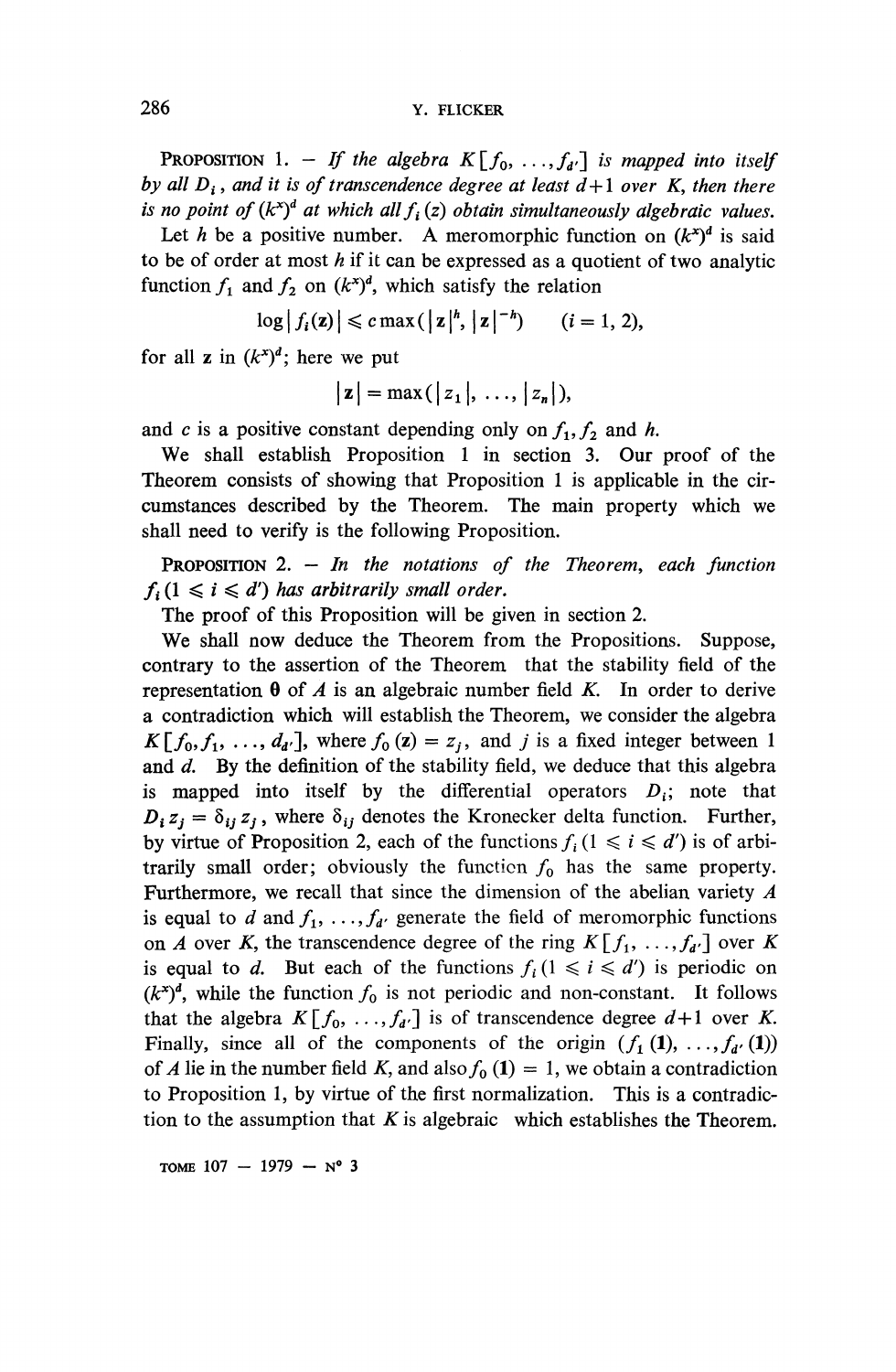#### **2. Proof of Proposition 2**

The subsequent discussion is based on the description and results concerning the representation  $\theta$  which are given in [8], especially sections 1 and 4, and in  $\lceil 10 \rceil$ .

Let  $z = (z_1, \ldots, z_d)$  denote again a variable vector on  $(k^x)^d$ , and suppose that *L* is a free subgroup of maximal rank in  $(k<sup>x</sup>)<sup>d</sup>$ , generated by  $g_1, \ldots, g_d$ . Let *H* be the group of characters  $\tilde{z}$  on  $(k^x)^d$  such that  $\tilde{z}(z) = z_1^{n_1} \dots z_d^{n_d}$ for some integers  $n_1$ , ...,  $n_d$ . Such a character induces a homomorphism from *L* to  $k^x$ , mapping the element  $g = (g_1, \ldots, g_d)$  of *L* to  $q(\mathbf{g}, \tilde{\mathbf{z}}) = g_1^{n_1} \dots g_d^{n_d}$  in  $k^x$ . We shall write  $\mathbf{g} \cdot \tilde{\mathbf{z}}$  for  $q(\mathbf{g}, \tilde{\mathbf{z}}) \tilde{\mathbf{z}}$ .

We shall now assume that the holomorphic torus  $(k^x)^d/L$  is an abelian variety. According to GERRITEN's results ([8], § 3 and 4; see also [10]), this implies the existence of a homomorphism  $t$  from  $L$  to  $H$ , such that  $q(\mathbf{g}, t(\mathbf{g}')) = q(t(\mathbf{g}), \mathbf{g}')$  for any  $\mathbf{g}, \mathbf{g}'$  in L, and such that the symmetric bilinear from

$$
(\mathbf{g},\,\mathbf{g}') \mapsto -\log \left| \, q\left(\mathbf{g},\,t\left(\mathbf{g}'\right)\right) \,\right|
$$

is positive definite (the Riemann relations).

Under these conditions (and since *k* is algebraically closed), there exists a symmetric bilinear form *p,* defined over *k,* satisfying

$$
p(\mathbf{g}, \mathbf{g}')^2 = q(\mathbf{g}, t(\mathbf{g}')),
$$

and a homomorphism m from L to  $k^x$ , such that, if  $w_0, \ldots, w_{d'}$  denotes a complete set of representatives of the finite groupe  $H/t(L)$ , then the  $d'+1$  functions

(1) 
$$
\theta_i = w_i \sum_{\mathbf{g} \text{ in } L} m(\mathbf{g}) p(\mathbf{g}, \mathbf{g}) q(\mathbf{g}, w_i) t(\mathbf{g}) \qquad (0 \leq i \leq d'),
$$

which satisfy the transformation formula

(2) 
$$
\theta_i(\mathbf{z}) = m(\mathbf{g}) p(\mathbf{g}, \mathbf{g}) t(\mathbf{g})(\mathbf{z}) \theta_i(\mathbf{g} \cdot \mathbf{z}),
$$

define a holomorphic projective embedding of  $(k^x)^d/L$ . In other words, the field of meromorphic functions on  $(k^{x})^d/L$  (which, by definition of an abelian variety is of transcendence degree *d)* is generated over *k* by the functions  $\{\theta_i/\theta_0\}$   $(1 \le i \le d')$ . Since the normalizations of the representation  $\theta$  which we applied in the introduction were obtained by transformations which will not affect the estimations below, we may assume that  $\theta$  is the normalized representation, and that the degenerating abelian functions  $f_i(z)$  are simply the quotients  $\theta_i(z)/\theta_0(z)$ .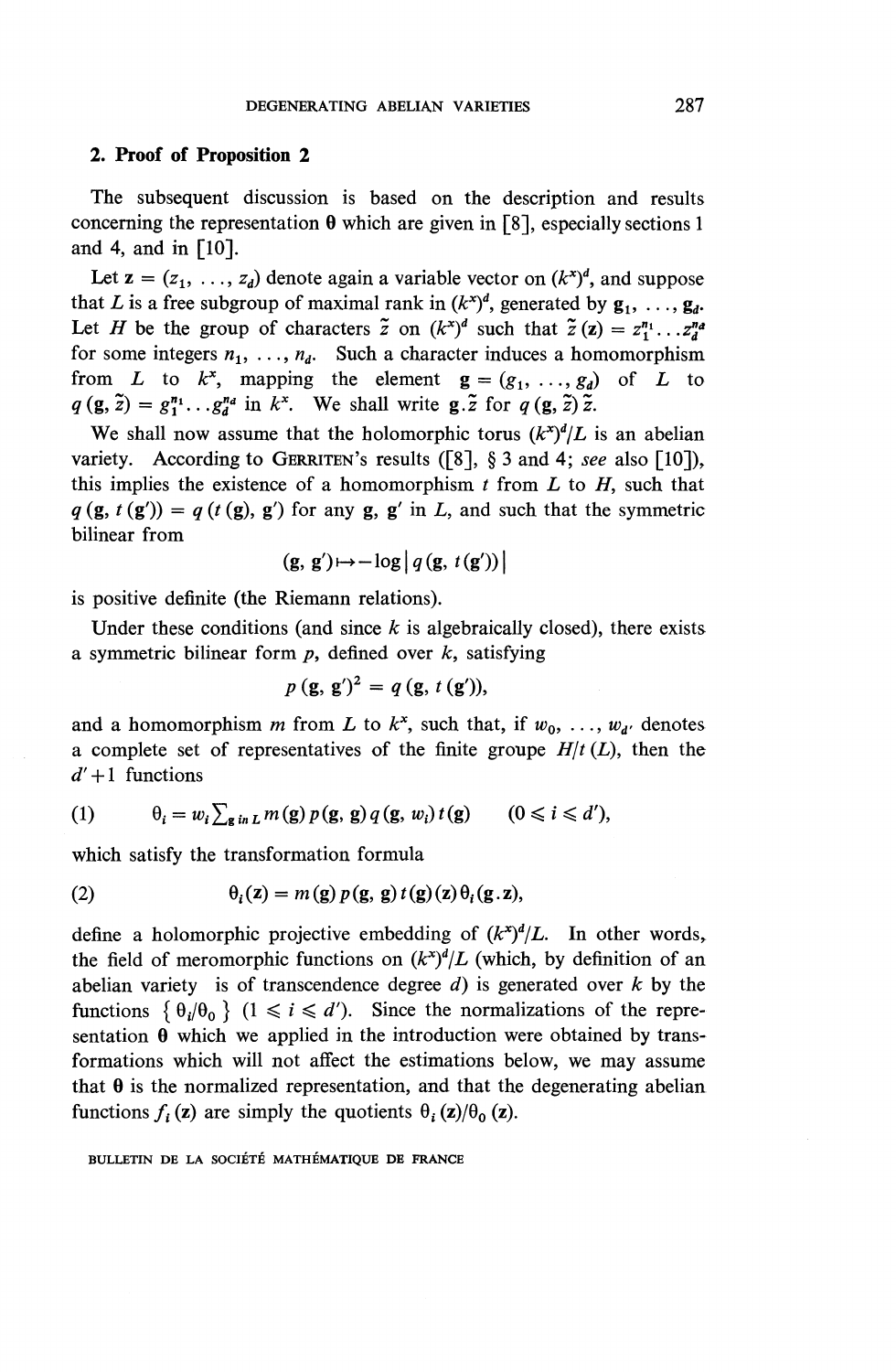It remains to estimate the orders of the functions  $f_i$ . Since the  $f_i$  are given as the quotients of the holomorphic functions  $\theta_i$ , it suffices to deal with the latter functions only. For brevity, we put  $\theta = \theta_i (0 \le i \le d')$ , and proceed to show that the order of  $\theta$  is arbitrarily small. Clearly

(3) 
$$
-\log \left| m\left(\mathbf{g}\right)p\left(\mathbf{g},\mathbf{g}\right)t\left(\mathbf{g}\right)\left(\mathbf{z}\right)\right|
$$

is equal to

$$
Q(\mathbf{n})-(\sum_i n_i \log |m(\mathbf{g}_i)|+\sum_{ij} n_j t_{ij} \log |z_i|),
$$

where

$$
g = g_1^{n_1} \dots g_d^{n_d}, \qquad t(g_i)(z) = z_1^{t_1} \dots z_d^{t_d},
$$

and

$$
Q(\mathbf{n}) = \sum_{ij} \left(-\log\left|p(\mathbf{g}_i, \mathbf{g}_j)\right|\right) n_i n_j.
$$

**By** virtue of the period relations *Q* (n) is a positive definite quadratic form.

It follows that for any  $g \neq 1$  and for any z with  $c_0 < |z| < c_1$ , we have that (3) is bounded by

$$
c_2 \max \{n_i^2\} < c_3 \log(\max(\vert \mathbf{g} \vert, \vert \mathbf{g} \vert^{-1})^2) \\
&< c_4 \log(\max(\vert \mathbf{g} \cdot \mathbf{z} \vert, \vert \mathbf{g} \cdot \mathbf{z} \vert^{-1})^2).
$$

Here  $c_0, \ldots, c_9$  denote positive constants which depend only on  $\theta$ .

Since  $\theta$  (z) satisfies the functional equation (2), and is bounded on the Since  $\theta(z)$  satisfies the functional equation (2), and set max  $(|z|, |z|^{-1}) \leq c_5$ , we further deduce that

$$
\begin{aligned} \log |\theta(\mathbf{g}.\mathbf{z})| &= \log(|\theta(\mathbf{z})| \left( m(\mathbf{g}) p(\mathbf{g}, \mathbf{g}) t(\mathbf{g})(\mathbf{z}) \right)^{-1}) \\ &< c_6 \log(\max(|\mathbf{g}.\mathbf{z}|, |\mathbf{g}.\mathbf{z}|^{-1})^2). \end{aligned}
$$

Let *R* denote the maximum of the numbers  $|\mathbf{g}_i|$  and  $|\mathbf{g}_i|^{-1}$   $(1 \le i \le d)$ . Since every point on  $(k^x)^d$  can be expressed in the form **g**. **z**, where **g** belongs to *L* and **z** in  $(k^x)^d$  satisfies max  $\left( \begin{array}{c} \mathbf{z} \end{array} \right|, \mathbf{z} \end{array} \left| \begin{array}{c} \mathbf{z} \end{array} \right|^{-1} \leq R$ , we finally deduce that for any  $h > 0$  and for any z in  $(k^{x})^{d}$  with  $a = \max(|z|, |z|^{-1}) > c_7$ , we have

$$
\log |\theta(\mathbf{z})| < c_8 (\log a)^2 < c_9 a^h,
$$

as required.

#### **3. Proof of Proposition 1**

In the notations of section 1, we shall assume that, contrary to the assertion of the Proposition, there exists a vector  $\mathbf{u} = (u_1, \ldots, u_d)$  in  $(k<sup>x</sup>)<sup>d</sup>$  such that all of the  $f_i(\mathbf{u})$  are algebraic, and will eventually derive a contradiction.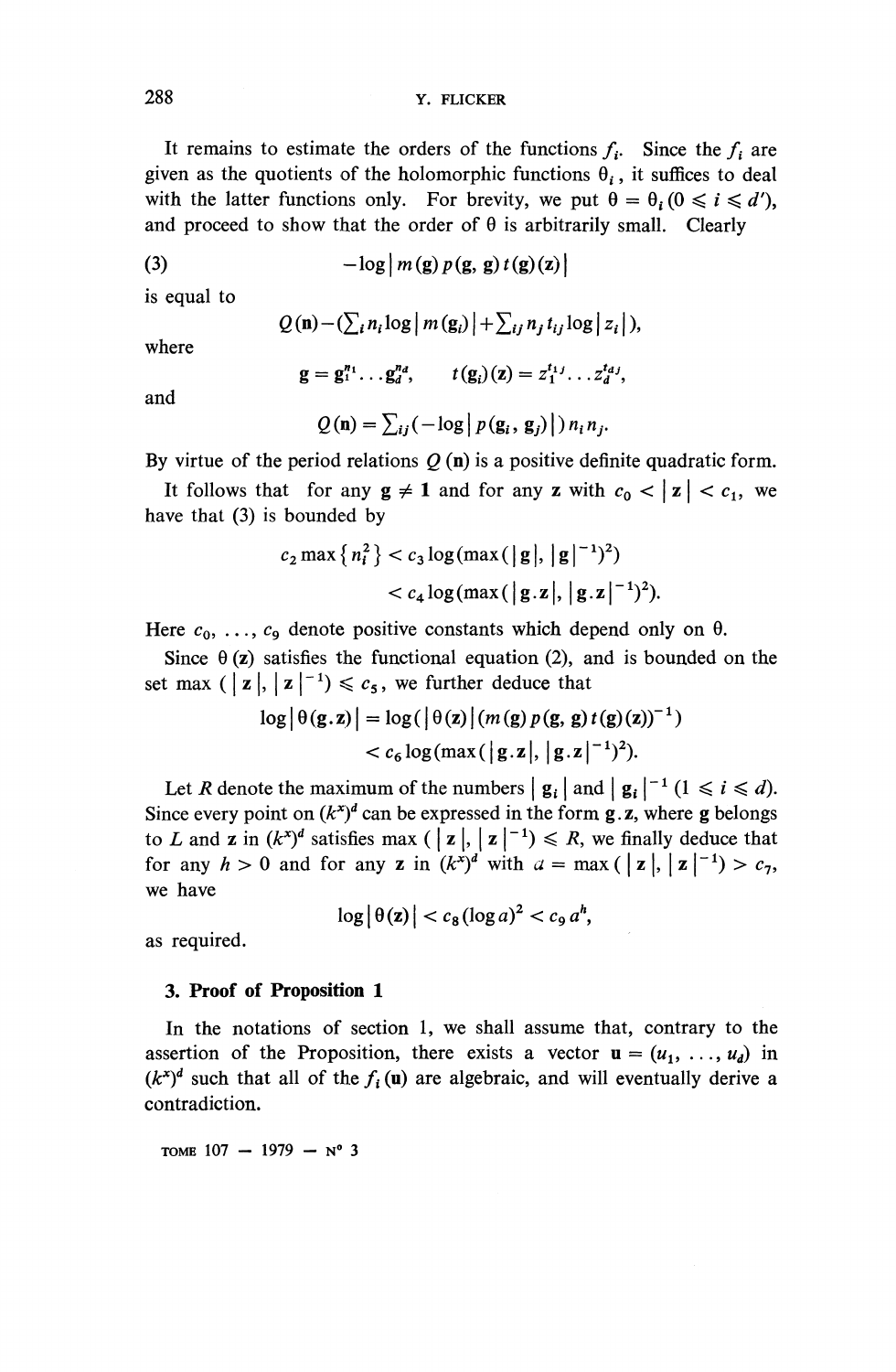For the construction of the auxiliary function in Lemma 1, below, we assume that all of the values  $f_i(\mathbf{u})$  belong to K (taking a finite extension of *K* if necessary). Since the transcendence degree of  $K[f_0, \ldots, f_d]$ over *K* is at least  $d+1$  we assume (upon reordering indeces if necessary) that the functions  $f_0, \ldots, f_d$  are algebraically independent over *K*. We introduce the differential operator  $D^k = D_1^{k_1} \dots D_d^{k_d}$  for any *d*-tuple k of non-negative integers  $k_i$ . Any such differential operator maps the algebra  $K[f_0, \ldots, f_{d'}]$  into itself by hypothesis. Finally, we recall that the size of a non-zero algebraic number  $a$  is defined to be the maximum between  $||a||$  and den a, where  $||a||$  denotes the maximum of the archimedean absolute values of the conjugates of *a,* and den *a* is the least natural number such that *(a* den *a)* is an algebraic integer.

Now let *S* be an integer so large that the estimates below are valid, and put

$$
M = \left[ \left( S^d \log S \right)^{1/(d+1)} \right].
$$

By the letters  $c_1, \ldots, c_{15}$  below we mean positive numbers which can be effectively calculated in terms of  $\mathbf{u}$ ,  $f_i$ ,  $d$  and  $K$ ; in particular, they will be independent of *S* (and *M*). Assuming that  $S > c_1$ , we prove the following Lemma.

LEMMA 1. - *There exist K-integers a(]), which are indexed by*  $(d+1)$ -tuples **j** of non-negative integers  $j_i$  with  $0 \leq j_i \leq M$ , not all 0, with *sizes whose logarithms are*  $c_2 S$ *, such that for any d-tuple* **k** with  $| \mathbf{k} | = k_1 + \ldots + k_d < S$ . we have  $(D^{\mathbf{k}} F)(\mathbf{u}) = 0$ *, where* 

$$
F(\mathbf{z}) = \sum_{\mathbf{j}} a(\mathbf{j}) f_0(\mathbf{z})^{j_0} \dots f_a(\mathbf{z})^{j_a}.
$$

*Proof. -* The conditions of the Lemma give a system of at most *3<sup>d</sup>* equations in  $(M+1)^{d+1} \ge S^d \log S$  unknowns  $a(j)$ . The coefficients in the system are readily seen to be elements of *K* whose sizes are bounded by  $S^{c_3S}$ .

The proof is now complete by virtue of Siegel's Lemma, on noting that the relevant exponent is  $\lt c_4$  (log S)<sup>-1</sup>

We note that the function  $F(z)$  does not vanish identically, since the functions  $f_0, \ldots, f_d$  are algebraically independent; we deduce that there exists a *d*-tuple **k** such that  $(D^k F)(u) \neq 0$ . On denoting by *s* the minimal integer for which there exists a *d*-tuple **t** of non-negative integers  $t_i$  with  $|t| = s$  and with  $(D^t F)(u) \neq 0$ , we deduce from Lemma 1 that  $s \geq S$ . By hypothesis each of the functions  $f_0, \ldots, f_d$  is meromorphic with arbi-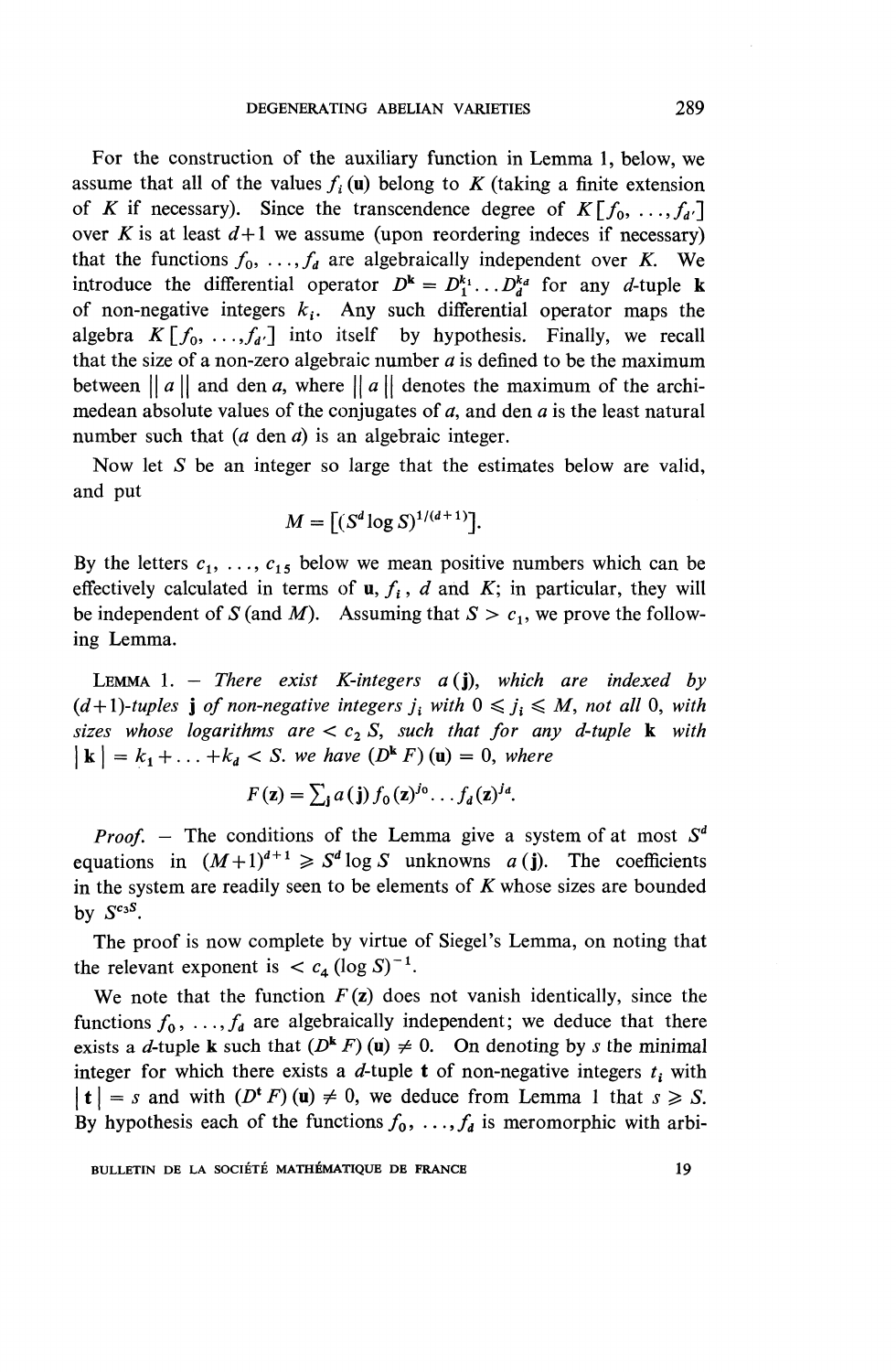trarily small order, hence there exist functions  $\theta_0, \ldots, \theta_d$ , with  $\theta_i(\mathbf{u}) \neq 0$ , such that  $\theta_i$  and  $\theta_i f_i$  are analytic functions with orders at most h, where h is any positive number. Then we can introduce the analytic function

$$
G(\mathbf{z}) = (\theta_0(\mathbf{z}) \dots \theta_d(\mathbf{z}))^M F(\mathbf{z})
$$

on  $(k^x)^d$ . We shall obtain the desired final contradiction upon comparing an upper and a lower bound for the valuation of the number

$$
\beta = (t!)^{-1} (D^{\mathbf{t}}G)(\mathbf{u}),
$$

where  $t! = t_1! \dots t_d!$  By the minimality of *s*, we deduce that

$$
\beta = (t!)^{-1} (\theta_0(\mathbf{u}) \dots \theta_d(\mathbf{u}))^M (D^{\mathbf{t}} F)(\mathbf{u}),
$$

and hence that  $\beta$  is non-zero. A lower bound for  $\beta$  can easily be obtained, as follows:

s follows:  
LEMMA 2. – *We have* log 
$$
|\beta|
$$
 >  $-c_5$  s log s.

*Proof.* - Since  $s \geqslant S$ , estimations as in the proof of Lemma 1, together with the result of Lemma 1, show that the logarithm of the size of the with the result of Lemma 1, show that the logarithm of the size of the algebraic number  $\beta' = (t!)^{-1} (D^t F)(u)$  in *K* is  $\lt c_6 s \log s$ . But  $\beta' \neq 0$ hence we can deduce from the product formula on *K* that

$$
\log|\beta'| > -c_7 \, \text{s} \log s.
$$

Since  $\theta_i(\mathbf{u})$  are non-zero constants, and  $s > M$ , the Lemma follows for an  $S > c$  $S > c_8$ .<br>It remains for us to find a complementary upper bound for  $\log |\beta|$ .

This is a little more difficult, and we need to apply some arguments from *p*-adic analysis. Thus for any  $R > 1$ , we denote by  $k<sub>R</sub>$  the set of x in  $k<sup>x</sup>$ with

$$
\max(|x|, |x|^{-1}) \le R.
$$

 $\max(|x|, |x|^{-1}) \le R$ .<br>
For any analytic function  $f(x) = \sum_{n=-\infty}^{\infty} a_n x^n$  on  $k_R$ , and for any number r<br>
in the valuation group of  $k^x$ , with  $R^{-1} \le r \le R$ , we define  $|f|_r$  to be the<br>
maximum of the terms  $|a_n| r^n$ , over al

$$
\max_{|x| = r} |f(x)| = |f|_r,
$$

since *x* is taken in the algebraically closed field *k,* and we deduce from the maximum modulus principle that

$$
\left|f\left(u\right)\right| \leqslant \max\left(\left|f\right|_{r},\left|f\right|_{r^{-1}}\right),
$$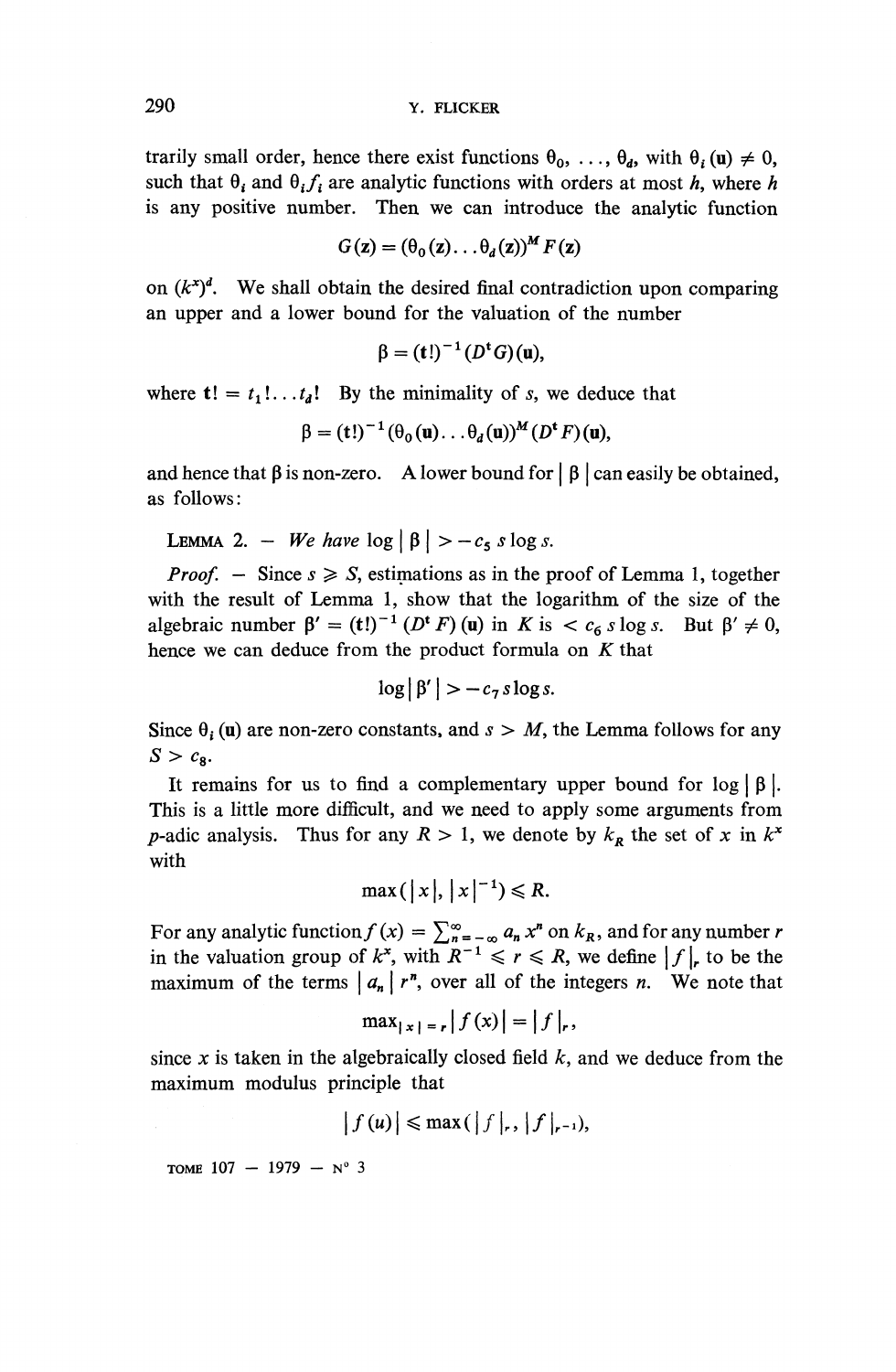for any  $u$  in  $k<sub>r</sub>$ . We shall need the following improvement upon the last inequality, which is a multiplicative variant of the Schwarz Lemma principle.

LEMMA 3.  $-$  Let r and R be elements of the valuation group of  $k^x$ , *with*  $1 < r < R$ . Suppose that f is an analytic function on  $k<sub>R</sub>$ , which admits  $m \geq 0$  zeros in  $k_r$ , counted with their multiplicities. Then for any u in  $k_r$ *we have*

$$
|f(u)| \leqslant (r/R)^{(1-b) m/2} \max(|f|_{R}, |f|_{R^{-1}}),
$$

*where*  $b = \log r / \log R$ .

*Proof.* – This is Lemma 2 of [2].

We shall emphasize here again that the transcendence criterion of Proposition 1, which applies for functions in several variables, is established here using merely a Schwarz Lemma in a single variable. The key Lemma is the next, where we use the fact that only a single point u is considered.

**We** can now establish the desired upper bound.

## LEMMA 4. – For any  $h < c_0$ , and for any  $s > c_{10}$ , we have  $\log |\beta| < -c_{11} h^{-1}$  s log s.

*Proof.* – Since  $|t| = s$  there is some component  $t_i$  of t with  $t_i \ge s/d$ ; for this *i* we put  $t = t_i$  and  $u = u_i$ , and we denote by **t**' and **x** the vectors obtained from t and u by replacing *t* by 0 and *u* by *x,* respectively. We shall restrict our attention to the function  $H(x) = E(x)$  in the single variable *x,* where we define

We note that

$$
E(z) = (t'!)^{-1} (D^{t'} G)(z).
$$

$$
\beta = (t!)^{-1} (D^t H)(u),
$$

where  $D = x d/dx$ ; from the minimality of **t** we deduce that

$$
(Dt H)(u) = (xt dt/dxt H)(u).
$$

**It** follows that

$$
|\beta| = |(t!)^{-1} (D^t H)(u)| \leq |u|^{t} |(t!)^{-1} (d^{t}/dx^{t} H)(u)|.
$$

**Hence** signifying by *r* the maximum between  $|u|+1$  and  $|u|^{-1}+1$ , we can apply Cauchy's inequality in a disc of radius  $r^{-2}$  about u, to obtain

$$
|\beta| \leq |u|^{r^2} \max\{|H(x)|; |x| = r \text{ or } r^{-1}\}.
$$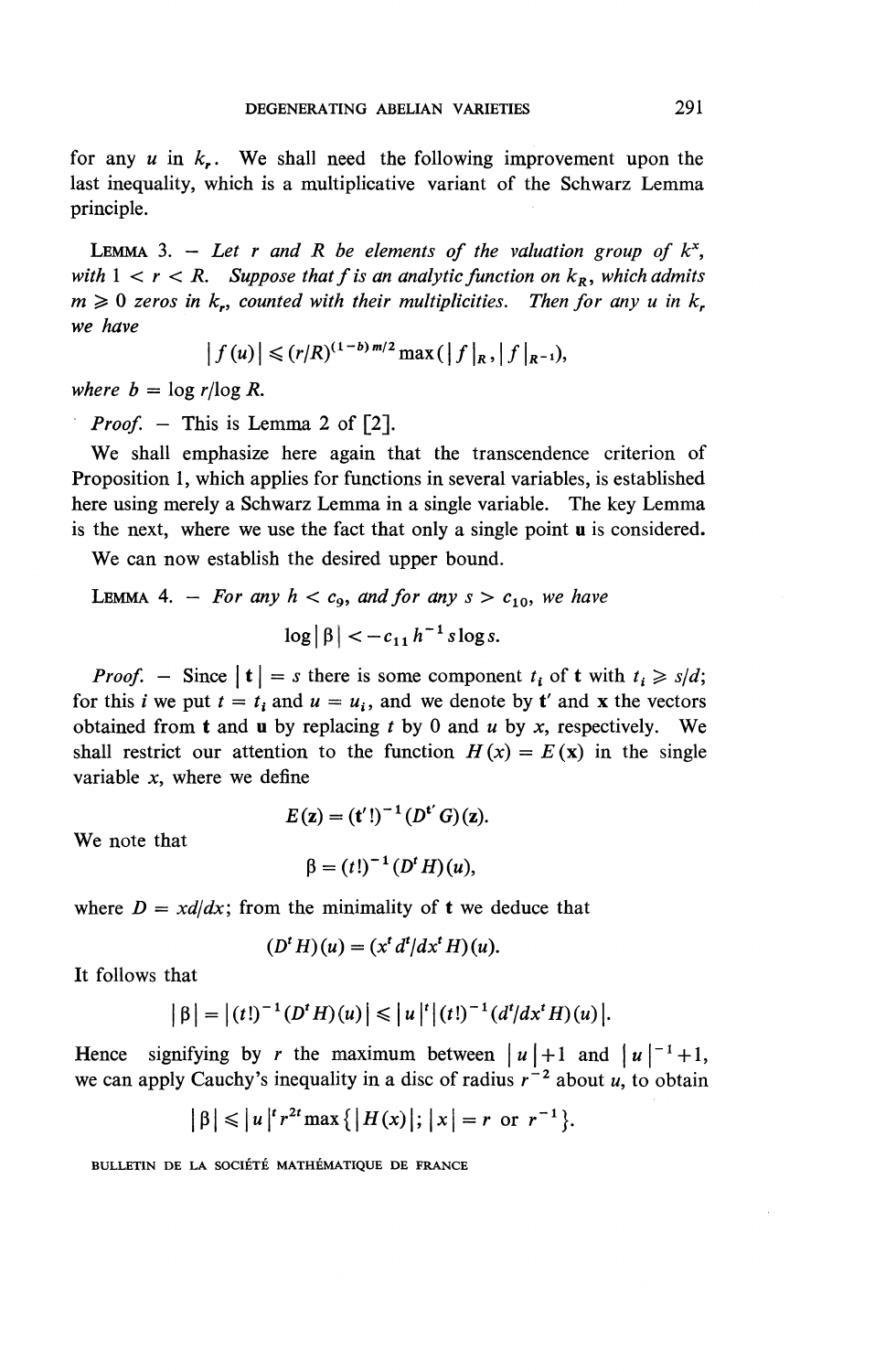Since  $|u| \le r$  and  $t \le s$ , we deduce from Lemma 3 that

$$
|\beta| \leq r^{3s} (r/R)^{(1-b)t/2} \max\{|H|_{R}, |H|_{R^{-1}}\}.
$$

But we have  $t \geq s/d$ ; hence it follows that

$$
\log |\beta| \leqslant 3 \operatorname{slog} r - (1 - b)^2 (s/2 d) \log R
$$
  
+ max (log |H|<sub>R</sub>, log |H|<sub>R-1</sub>).

Now, choosing  $R = \lceil s^{1/(d+1)h} \rceil$ , we see that the last term above is  $\langle c_{12} s (\log s)^{1/(d+1)} \rangle$ . The proof is now complete, noting that  $r < c_{12}$ and that  $b \log R = \log r$ .

Finally it is clear that Lemmas 2 and 4 imply that

$$
s\log s > c_{14}h^{-1}s\log s.
$$

It follows that  $h > c_{15}$  and we obtain a contradiction to the supposition that each of the functions  $f_0, \ldots, f_{d'}$  is of an arbitrarily small order. This is the required contradiction which establishes the Proposition, and, as explained in section 1, also the main Theorem.

**It** will be noted that the same arguments can furnisch also a complex analogue for the Theorem. Indeed to establish a complex analogue for Proposition 1, we merely have to replace Lemma 3 here by the Hadamard-Schwarz Lemma *(see* [I], Proposition 2). The proof of Proposition 2 here applies also when the valuation is archimedean and as we showed, the Theorem is a formal consequence of the two propositions for a suitably normalized set of generators of the field of meromorphic functions on *A.* The stability field will now be a subfield of the complex numbers C.

I thank here D. BERTRAND for reading an early draft of this work and making several helpful suggestions.

#### **REFERENCES**

- [1] BERTRAND (D.). Un theoreme de Schneider-Lang sur certains domaines non simplement connexes, *Seminaire Delange-Pisot-Poitou : Theorie des nombres,* 16<sup>e</sup> année, 1974/1975, n° G 18, 13 p.
- [2] BERTRAND (D.). Series d'Eisenstein et transcendance. *Bull. Soc. math. France,* t. 104, 1976, p. 309-21.
- [3] BERTRAND  $(D.)$ . Fonctions abeliennes  $p$ -adiques : Définitions et conjectures, *Groupe d'étude d'Analyse ultramétrique*, 4<sup>e</sup> année, 1976/1977, n° 21, 13 p.
- $[4]$  BERTRAND (D.) and FLICKER  $(Y)$ .  $-$  Linear forms on abelian varieties over local fields, *Acta Arithm.,* Warszawa (to appear).